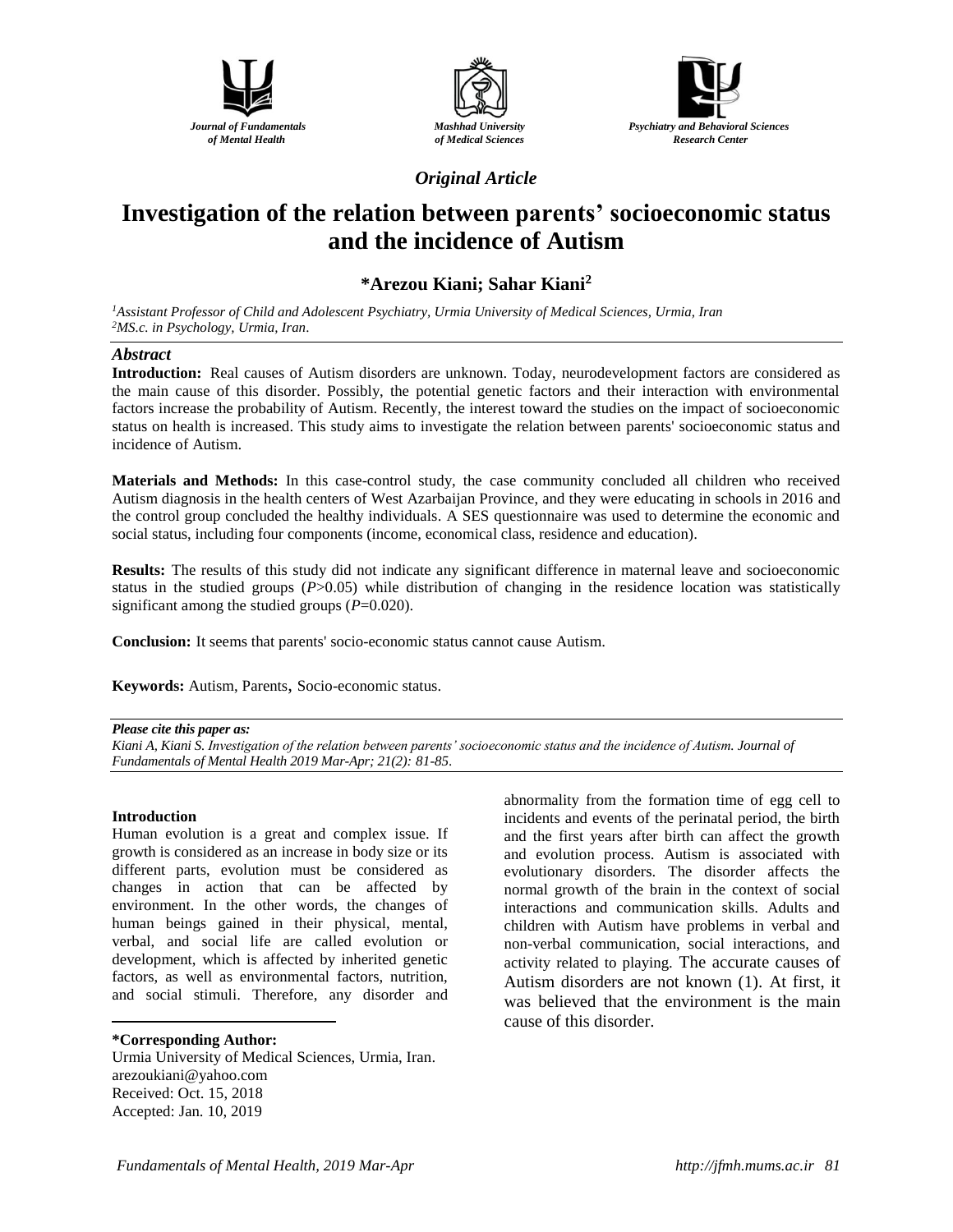Today, nerve growth factors are considered as the main cause of this disorder (2). Probably, potential genetic factors and their interaction with environmental factors increase the risk of Autism (3).

Recently, the interest to studies on the impact of socioeconomic status on health is increased. In many countries, social problems led their governments to reduce health inequalities as a public health priority. However, contradictory results are obtained on the impact of socioeconomic status on Autism Spectrum Disorder (ASD) in studies.

Many studies (4-11), often conducted in the United States and Australia, indicated an inverse relation between the prevalence of ASD among families with high education of parents (4-6,11) and / or ecological indicators of family income. In the way that by the increase of education and family income level, the incidence of Autism decreased, and on the contrary, the incidence of Autism increased with a reduction in education and family income (4-7,10). On the contrary, most of the European studies on the risk of ASD indicated that the prevalence of ASDs has less relation with lower occupational level of parents (14), lower education of mother (15), or family income (13,14,16).

Since none of the genetic and environmental factors alone are sufficient to cause Autism and a set of them can be involved in incidence of the disease, and regarding that the factors and conditions of environment are different in various regions of the world and also their results differ in the incidence of Autism according to the conducted research; therefore, investigating the other dimensions and viewpoints of this disease, including socioeconomic factors in the new environment, can contribute in completing this puzzle and solving the problem.

## **Materials and Methods**

This is a case-control study. The case group includes individuals with Autism and the control group includes healthy individuals that are compared in terms of the intended variables.

The research community includes all children who received Autism diagnosis in the health care centers of West Azarbaijan province, Iran, and they were educating in schools in 2016.

Considering 1% prevalence of Autism in the community, 76 children with Autism were selected according to their referring to the service centers of the Autistic children in Urmia, and again assessed by a psychiatrist and approved Autism cases were included in the study. For each case, the three individuals of control group were considered, two healthy children were of first degree relatives and one healthy non-relative child. Matching was used to control potential confounding factors. The both groups were matched in terms of sex, residence and age. A total of 226 individuals (149 relatives and 77 non-relatives) were selected for control group.

The method of selecting the case group was as follows: referring to the service centers of the Autisitc children in Urmia and including the confirmed cases of Autism. Sampling was performed by receiving the list of all items in each center and then in terms of weight ratio of each center was conducted according to availability, and all selected children whose parents agreed to participate in the study were selected as the case group.

The control group in this study includes 3 children against each selected child as a sample. This group is composed of 2 children from relatives to neutralize the confounding factors that can be selected due to different ethnicities, lifestyle and cultural factors and a child from a non-relative to examine family and genetic factors. The relative individuals for control group were selected from the first-degree relatives such as uncle and aunt, and nonrelative individuals were selected from the same place of residence. The specimens were examined by a pediatrician of psychiatry to confirm the Autism.

## Research instrument

The SES questionnaire was used to determine the socioeconomic status including four components (income, economic class, residence and education). The research tool is a socioeconomic status (SES) questionnaire with  $\alpha =$ 89% validity. Using Cronbach's alpha, the reliability of questionnaire was  $(\alpha=0.79)$  and  $(\alpha=0.83)$ , respectively. Autistic children were examined by a psychiatrist. Then, the socioeconomic level of the family was determined in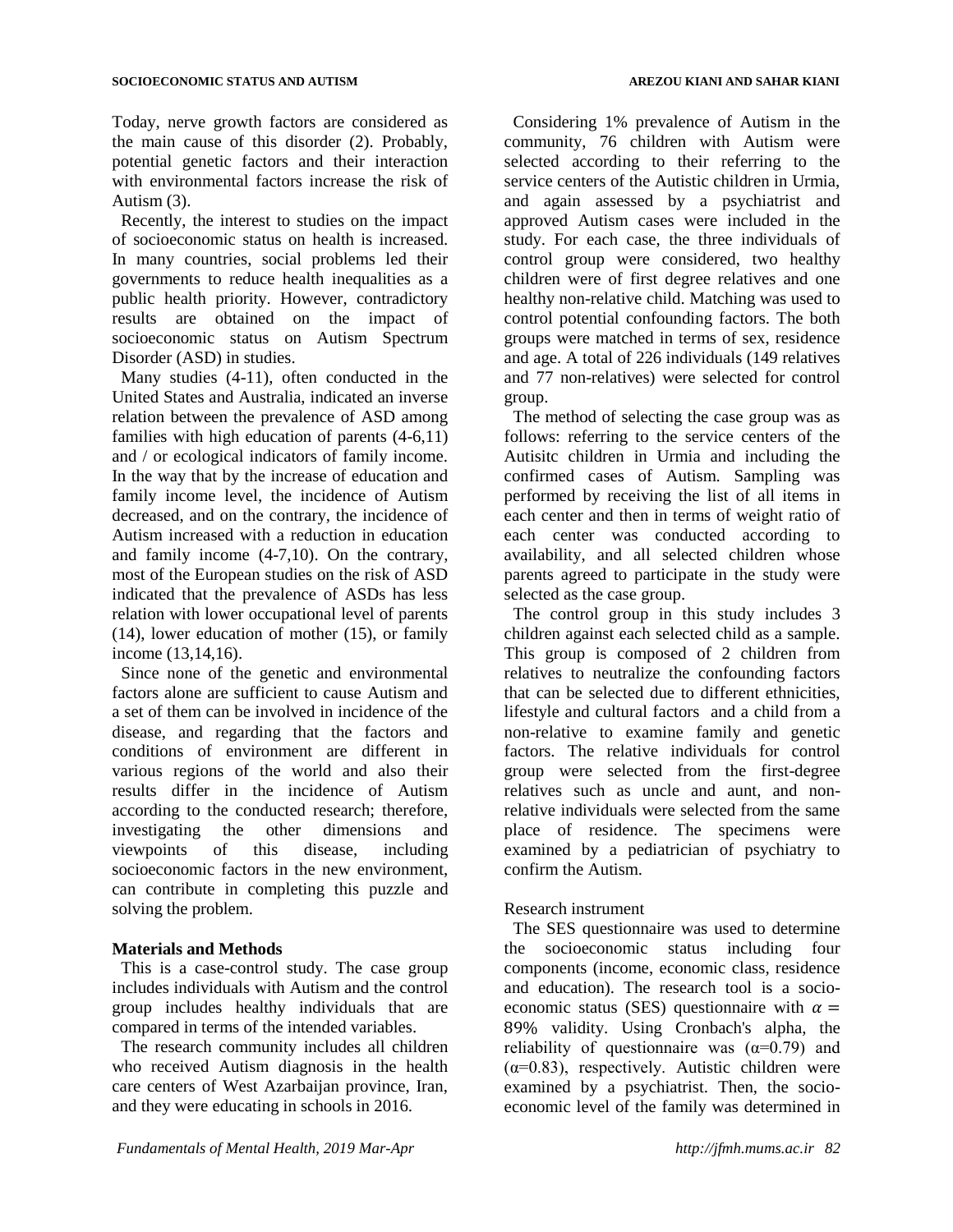the questionnaire according to the statements of parents. Parents also reported about the physical illnesses. Self-report in some cases is the only way of awareness. Data analysis was conducted based on descriptive methods such as statistical tables and calculating central indexes and dispersion and percentage of qualitative variables.

Analytical statistics methods such as Pearson correlation coefficient, Chi square, one-way ANOVA and t-test were used for two independent samples and logistic regression.

All analyzes were performed by SPSS and significance level was considered to be P˂0.05.

## *Results*

Based on the results of the present study, in terms of the distribution of divorce according to the groups under study, the highest frequency in the case group was related to "not divorced", and also the same in the control group. Chi square test results indicate that the distribution of divorce among the three groups under study was not statistically significant  $(P=0.277)$  (Table 1).

| <b>P-value</b> | <b>Sum</b> |                | <b>Parents' Divorce</b> |               |              |       |
|----------------|------------|----------------|-------------------------|---------------|--------------|-------|
|                |            | N <sub>0</sub> | <b>Yes</b>              |               |              |       |
|                | 76         | 74             |                         | Number        | Case         | Group |
|                | 100.0%     | 97.4%          | 2.6%                    | $\frac{0}{0}$ |              |       |
|                | 149        | 144            |                         | Number        | Relative     |       |
|                | 100.0%     | 96%            | 3.4%                    | $\%$          | control      |       |
| 0.277          | 77         | 77             | 0                       | Number        | Non-relative |       |
|                | 100.0%     | 100.0%         | $0.0\%$                 | $\%$          | control      |       |
|                | 302        | 295            |                         | Number        | Sum          |       |
|                | 100.0%     | 97.7%          | 2.3%                    | $\%$          |              |       |

**Table 1.** Distribution of parents divorce in the groups

Based on the results of the present study, there is no significant difference in terms of maternal leave and socioeconomic status in the studied groups  $(P>0.05)$  (Tables 2 and 4). Therefore, according to the results, the social and economic

factors cannot be the cause of Autism. But the distribution of the change of residence among the studied groups was statistically significant (P= 0.020) (Table 2).

| <b>P-value</b> | <b>Sum</b> | <b>Maternal Leave</b> |            |        |                      |       |
|----------------|------------|-----------------------|------------|--------|----------------------|-------|
|                |            | N <sub>0</sub>        | <b>Yes</b> |        |                      |       |
|                | 76         | 74                    |            | Number | Case                 | Group |
|                | 100.0%     | 97.4%                 | 2.6%       | $\%$   |                      |       |
|                | 149        | 148                   |            | Number | Relative control     |       |
|                | 100.0%     | 99.3%                 | 0.7%       | $\%$   |                      |       |
| 0.223          | 77         | 77                    | 0          | Number | Non-relative control |       |
|                | 100.0%     | 100.0%                | $0.0\%$    | $\%$   |                      |       |
|                | 302        | 299                   | 3          | Number | Sum                  |       |
|                | 100.0%     | 99.0%                 | 1.0%       | %      |                      |       |

**Table 2.** Distribution of maternal leave in the Groups

**Table 3.** Distribution of residence change in the groups

| P-value | <b>Sum</b> | <b>Residence Change</b> |            |        |              |       |
|---------|------------|-------------------------|------------|--------|--------------|-------|
|         |            | N <sub>0</sub>          | <b>Yes</b> |        |              |       |
|         | 76         | 68                      |            | Number | Case         | Group |
|         | 100.0%     | 89.5%                   | 10.5%      | %      |              |       |
|         | 149        | 137                     | 12         | Number | Relative     |       |
|         | 100.0%     | 91.9%                   | 8.1%       | %      | control      |       |
|         | 77         | 77                      | 0          | Number | Non-relative |       |
| 0.20    | 100.0%     | 100.0%                  | $0.0\%$    | %      | control      |       |
|         | 302        | 282                     | 20         | Number | Sum          |       |
|         | 100.0%     | 93.4%                   | 6.6%       | %      |              |       |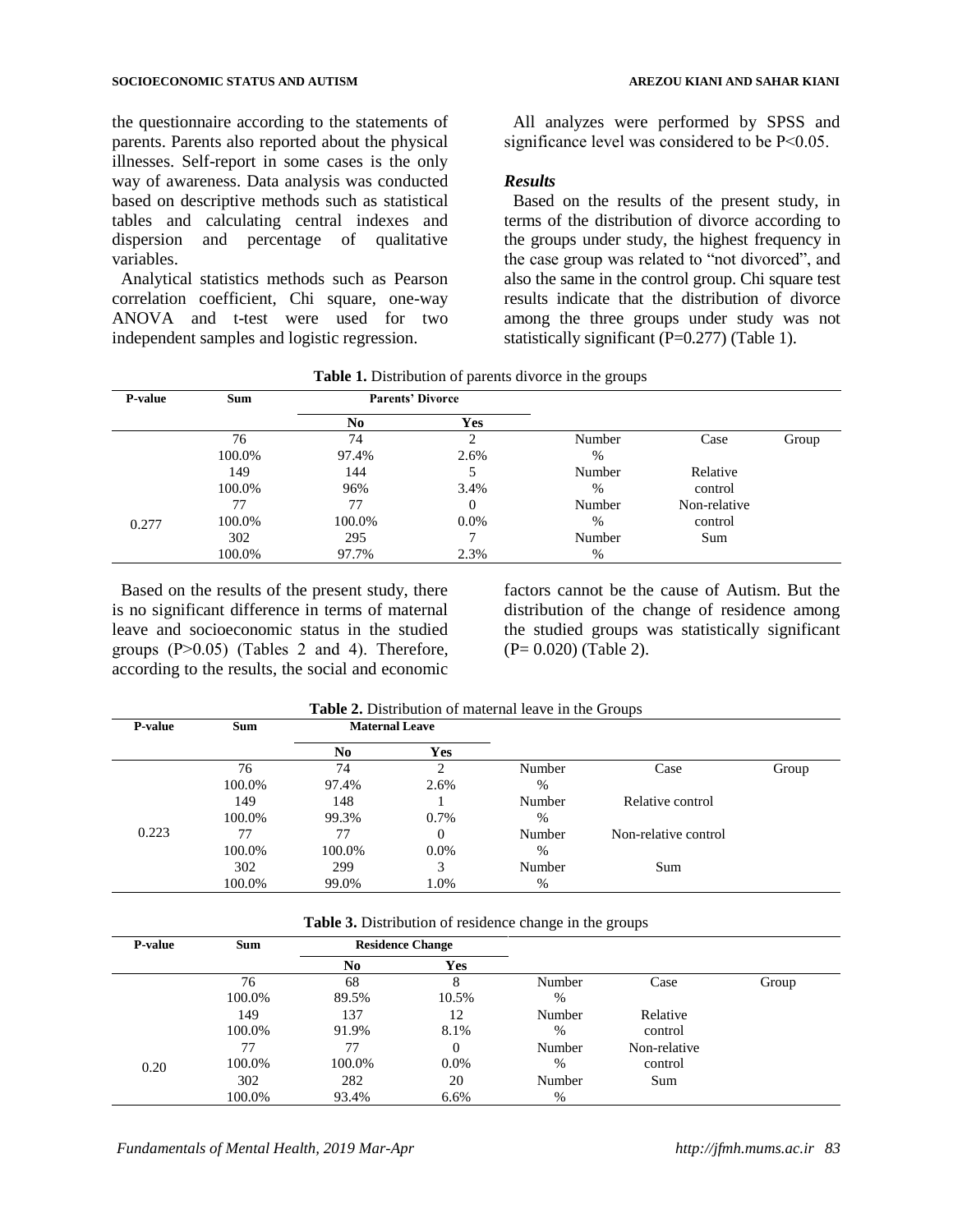| P-value | <b>Sum</b> | <b>SES</b>     |               |       |        |                     |       |
|---------|------------|----------------|---------------|-------|--------|---------------------|-------|
|         |            | Good           | <b>Medium</b> | Weak  |        |                     |       |
|         | 76         | 5              | 30            | 41    | Number | Case                | Group |
|         | 100.0%     | 6.6%           | 39.5%         | 53.9% | %      |                     |       |
|         | 149        | 12             | 68            | 69    | Number | Relative            |       |
|         | 100.0%     | 8.1%           | 45.6%         | 46.3  | %      | control             |       |
| 0.112   | 77         | $\overline{0}$ | 38            | 39    | Number | Non-                |       |
|         | 100.0%     | $0.0\%$        | 49.4%         | 50.6% | $\%$   | relative<br>control |       |
|         | 302        | 17             | 136           | 149   | Number | Sum                 |       |
|         | 100.0%     | 5.6%           | 45.0%         | 49.3% | $\%$   |                     |       |

**Table 4.** Distribution of social and economic status in the studied groups

## **Discussion**

The results of this study indicated that social and economic factors cannot cause Autism. The findings of the present study were consistent with the studies conducted in Sweden and Denmark (15,17). Contrary to the current study, American studies indicated that social and economic factors have a significant relation with the incidence of Autism in children (18,19). The possible reason for the lack of correlation between this study and the American studies may be due to the difference in the study design as well as the sample size.

The lack of correlation between the findings of epidemiological studies in Denmark and Sweden and the lack of correlation between the risk of Autism and socio-economic factors with American studies may be due to that the Scandinavian countries have less social and economic diversity and their equal access to services is more than the US population.

According to the results of the present study, the place of residence has a significant relation with the incidence of Autism in children. Along with this study, the findings of the study by Briciet et al. indicated that urban children are more likely to have Autism compared to

villagers. This is probably due to the presence of air pollution. As it was addressed in various studies that environmental contamination and air inhalation in these environments increase the risk of Autism (20,21).

Despite all the efforts to detect the causes of this disease, the causes of this problem cannot be fully judged in any particular person. But what is known so far is that all of the environmental and controllable factors at least exacerbate the symptoms, and none of them are the main cause. On the other hand, it is clear that parents did not intentionally behaved in a way to exacerbate the symptoms and it may be an unconscious behavior. It is natural and essential that parents try to learn how to behave their child properly so that they can play a more effective role in the recovery process of child, but at the same time, after diagnosing the disease, looking at the future and trying to help the child effectively is an important task and the obsessive look of the past and extreme blame will prevent us in performing our task.

### **Conclusion**

The results of this study indicated that social and economic factors cannot cause Autism.

## *References*

1. Herbert DM, Weintraub K. The autism revolution: Whole-body strategies for making life all it can be. Reprint edition. New York: Ballantine Books; 2013.

2. Matson JL, Wilkins J. A critical review of assessment targets and methods for social skills excesses and deficits for children with autism spectrum disorders. Res Autism Spectr Disord 2007; 1(1): 28-37.

3. Gardener H, Spiegelman D, Buka SL. Prenatal risk factors for autism: comprehensive meta-analysis. Br J Psychiatry J Ment Sci 2009; 195(1): 7–14.

4. Bhasin TK, Schendel D. Sociodemographic risk factors for autism in a US metropolitan area. J Autism Dev Disord 2007; 37(4): 667-77.